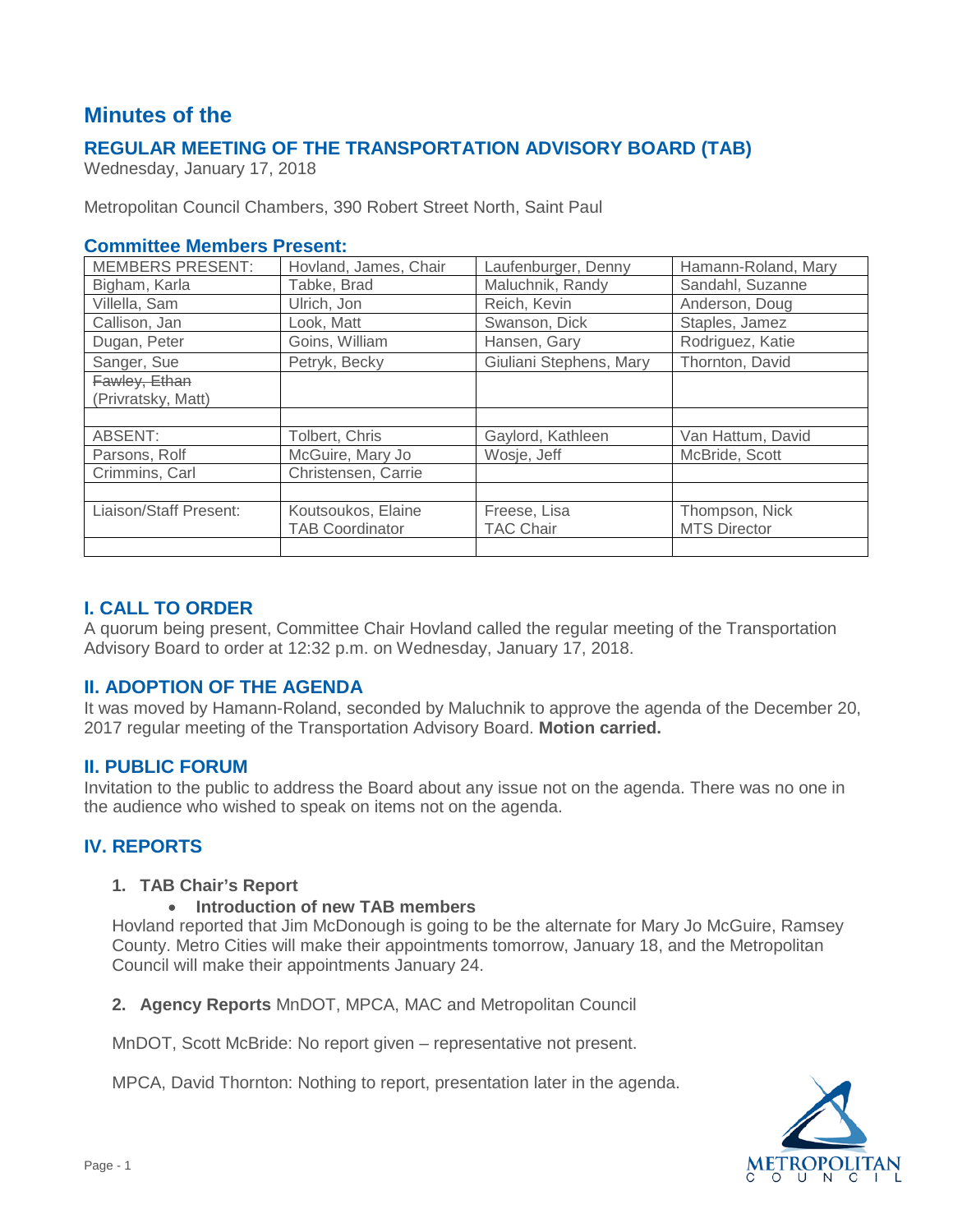MAC, Bridget Rief on behalf of Carl Crimmins: Nothing to report.

Metropolitan Council, Katie Rodriguez: Nothing to report.

## **3. Technical Advisory Committee Meeting Report**

Freese reported that Chairs have been appointed: Paul Oehme from the City of Chanhassen to the TAC Funding and Programming Committee, Jan Lucke from Washington County to the TAC Planning Committee.

## **V. CONSENT ITEMS**

#### **1. Approval of Minutes from December 20, 2017**

It was moved by Laufenburger, seconded by Anderson to approve the minutes of the December 20, 2017 regular meeting of the Transportation Advisory Board. **Motion carried.**

## **VI. ACTION ITEMS**

#### **1. 2018-01 Select TAB Executive Committee Members**

TAB Chair Jim Hovland presented this item. Peter Dugan stated that he was withdrawing his name from consideration so that Doug Anderson could continue to serve.

It was moved by Callison, seconded by Hansen, that: The TAB approve the TAB Executive Committee. **Motion carried.**

#### **2. 2018-14 2018-2021 Streamlined TIP Amendment for Dakota County: CSAH 46 Traffic Management System**

TAC Chair Lisa Freese presented this item. Laufenburger asked who serves on the TAC Executive Committee, since they make the decision whether or not to streamline an item. Freese answered that the members are: the TAC Chair, TAC Funding and Programming Committee Chair, TAC Planning Committee Chair, MnDOT TAC member, Met Council MTS TAC member, and TAB Coordinator, Elaine Koutsoukos. She added that the Vice Chair of TAC will be added once they are appointed. Staples asked if the streamlined process is going to be adopted moving forward, Koutsoukos replied that the streamlined process was approved in 2014 but was being brought forward now as information because of questions from members on what the policy is.

It was moved by Hamann-Roland, seconded by Bigham, that:

The TAB adopt the amendment into the 2018-2021 TIP to increase the cost and split into two projects Dakota County's CSAH 46 Traffic Management System Project (SP # 019-030-009). M**otion carried.**

#### **3. 2018-08 MnDOT Performance Measures Memorandum of Understanding**

TAC Chair Lisa Freese presented this item. Hamann-Roland asked Ulrich if he's heard anything from Minnesota Valley Transit Authority (MVTA). Ulrich said that to his knowledge there have been no concerns expressed by MVTA, he queried if any other opt-outs have expressed concern and Freese said she was not aware of any concerns. Laufenburger added that SouthWest Transit has not expressed concern either. MTS Senior Planner Katie White informed the TAB that the signature block in the item was incorrect, the suburban transit providers do not need to sign off on the agreement because they have given permission to Metro Transit, and thus the Metropolitan Council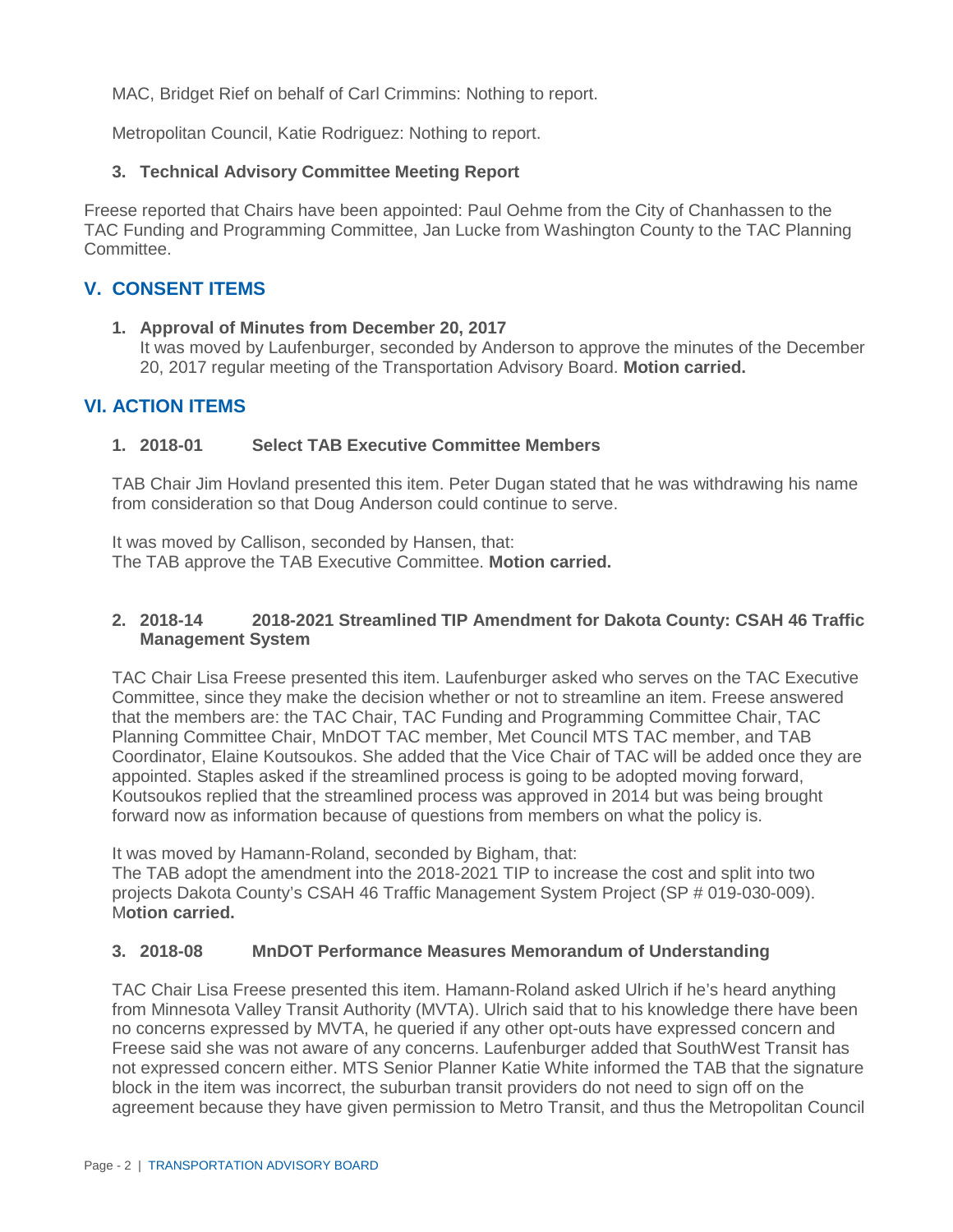to sign on their behalf. Sanger wanted to verify that the performance measures themselves are set by the federal government and this item simply details who is responsible for what. Freese answered that MnDOT has to respond to federal guidelines, and each MPO has to then respond as well. Staples asked for an example of measures Freese referenced. Freese said the Safety Performance Measure that was brought forth a couple of months ago was one. Staples inquired if this would be a deviance from existing requirements for minority or women in participation, Freese answered no it would not be. Giuliani Stephens said she will abstain from voting on this item since she has not had a chance to review the procedures documents. Freese let her know the procedures document is attached to the packet.

It was moved by Hamann-Roland, seconded by Rodriguez, that:

The TAB adopt the metropolitan planning organization memorandum of understanding for performance measures for the Twin Cities Metropolitan Area. **Motion carried, with Giuliani Stephens abstaining.**

#### **4. 2018-05 Scope Change Request for Metro Transit's Penn Avenue (C-Line) Corridor Bus and Technology Improvements Project**

TAC Chair Lisa Freese presented this item. Privratsky shared that he was excited about this project and this will pay for itself over the life of the project and improve air quality in neighborhoods.

It was moved by Privratsky, seconded by Reich, that:

The TAB approve a scope change request for Metro Transit's Penn Avenue (C-Line) Corridor Bus and Technology Improvements Project (SP # TRS-TCMT-17C and TRS-TCMT-17B) to add a new project electrifying buses and related charging equipment. **Motion carried.**

## **5. 2018-06 2018-2021 TIP Amendment: Metro Transit Electrification of C-Line Buses**

TAC Chair Lisa Freese presented this item. There were no questions or comments.

It was moved by Reich, seconded by Rodriguez, that:

The TAB approve an amendment to the 2018-2021 Transportation Improvement Program (TIP) to add a project electrifying buses and related charging equipment. **Motion carried.**

#### **6. 2018-07 Scope Change Request for MnDOT's TH 41 ATMS Installation and Signal Optimization Project**

TAC Chair Lisa Freese presented this item. Hovland asked Maluchnik for comments. Maluchnik said that the northern part of the project in particular has been collaborative with MnDOT and the City of Chaska, as well as a private party.

It was moved by Maluchnik, seconded by Look, that:

The TAB approve a scope change request to MnDOT's TH 41 ATMS Installation and Signal Optimization Project (SP # 1008-91) to eliminate signal cabinets and fiber optic interconnect with a federal funding reduction from \$591,840 to \$381,600. **Motion carried.**

#### **7. 2018-09 Scope Change Request for West St. Paul's Oakdale Avenue Multiuse Trail Project (SP # 173-020-016)**

TAC Chair Lisa Freese presented this item. Privratsky said that he spoke to folks who advocated for the trail and they feel comfortable with the change. Sanger asked why the project has been reduced but the price has increased. She further asked what the score has been recalculated to once the additional right-of-way cost has been added and how does that compare to the top unfunded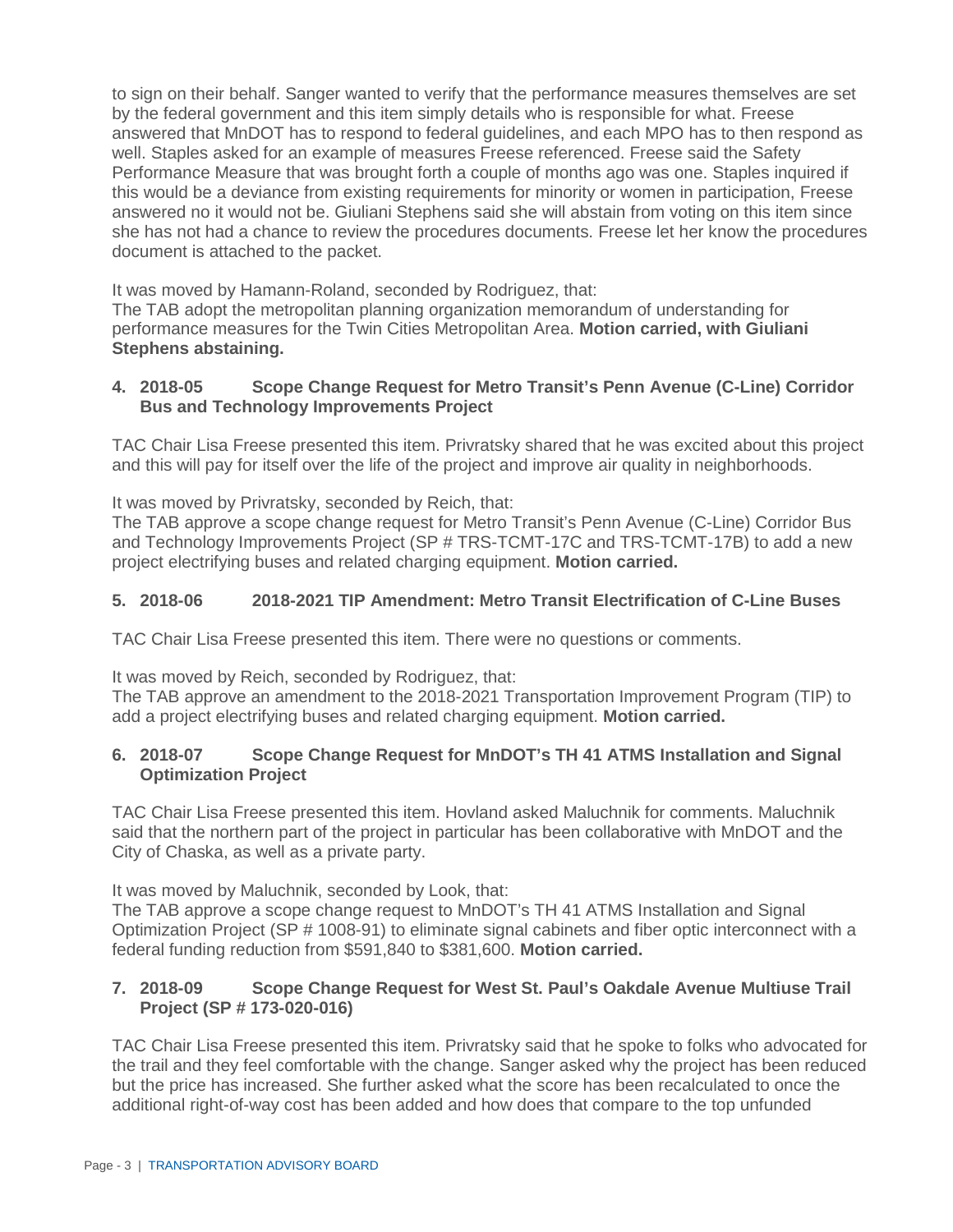project. Freese said often local cities do not ask for right-of-way funding even though it has historically been an eligible item, they usually do not ask for federal funding because the process is cumbersome. MTS Senior Planner Joe Barbeau said that when the city applied for the funding they did not expect to be funded for right-of-way. He said that at the technical level there hasn't been a clear history or directive on whether right-of-way cost should be included or not, so the committee members felt they didn't need to reduce points because of right-of-way. City of West Saint Paul Parks and Public Works Director/City Engineer Ross Beckwith said that the City of West Saint Paul applied for this money three times. Initially Marie Avenue right-of-way was not mentioned, then the engineers came in and decided they needed to add 21 parcels of right-of-way that were not included initially. Barbeau stated that an option was to be rescored but there is still the need to buy parcels which increases the cost. Sanger said she doesn't see a revised score that reflects that update. Barbeau said that some calculations were done prior to the technical committee meetings and it has not been clear if the cities are to include cost of right-of-way when they submit, thus it was not rescored. Sanger said we need to clarify the process so this gets resolved. Sanger said she can't support this because she doesn't see credibility in how this recommendation came to be. Giuliani Stephens asked if the right-of-way costs are included or not. Barbeau said there's no history of whether it is or is not. Hovland said some of the confusion is that roadway projects do not include right-of-way, 9 of the 35 non-motorized projects have included right-of-way. Giuliani Stephens asked if they have in the past looked back and adjusted scores. Elaine Koutsoukos said that in the past when it was reviewed, right-of-way didn't come up as an issue or not. It is unknown know if the other of the 35 have right-of-way costs or not, if they are not included in their request for funds. Rodriguez said that Mathews Hollinshead couldn't attend today but had asked how taking up the sidewalk would impact buses. Beckwith said there are two bus pads/shelters respectively, one takes 28 and the other 77 riders per day so there is access to both. Hovland asked why the proposed sidewalk from the north side was removed. Beckwith answered that looking at the corridor, the residential south side is 50% high density low income residential and that is where the trips are generating from. The north side of the road on Marie Avenue is made up of professional buildings and most people use automobiles and park. There aren't many destinations on the north side of Marie Avenue. Hovland said since it was in the initial proposal it must have been thought important at one point, Beckwith agreed. Hamann-Roland said that TAC Funding and Programing as well as TAC reviewed and recommended it.

It was moved by Hamann-Roland, seconded by Rodriguez, that: The TAB approve the scope change request with a federal contribution of \$1,043,618. **Motion carried with Sanger opposing.**

## **8. 2018-02 2018 Regional Solicitation: Adopt Functional Classifications Map**

TAC Chair Lisa Freese presented this item. There were no questions or comments.

It was moved by Maluchnik, seconded by Anderson, that: The TAB adopt the Roadway Functional Classification Map for the Seven-County Twin Cities Region for use in the Regional Solicitation. **Motion carried.**

#### **9. 2018-03 2018 Regional Solicitation: Accept Public Comment**

TAC Chair Lisa Freese presented this item. There were no questions or comments.

It was moved by Look, seconded by Hamann-Roland, that: The TAB accept the public comments for the 2018 Regional Solicitation for Transportation Projects. **Motion carried.**

#### **10. 2018-04 2018 Regional Solicitation: Adopt Packet for Release**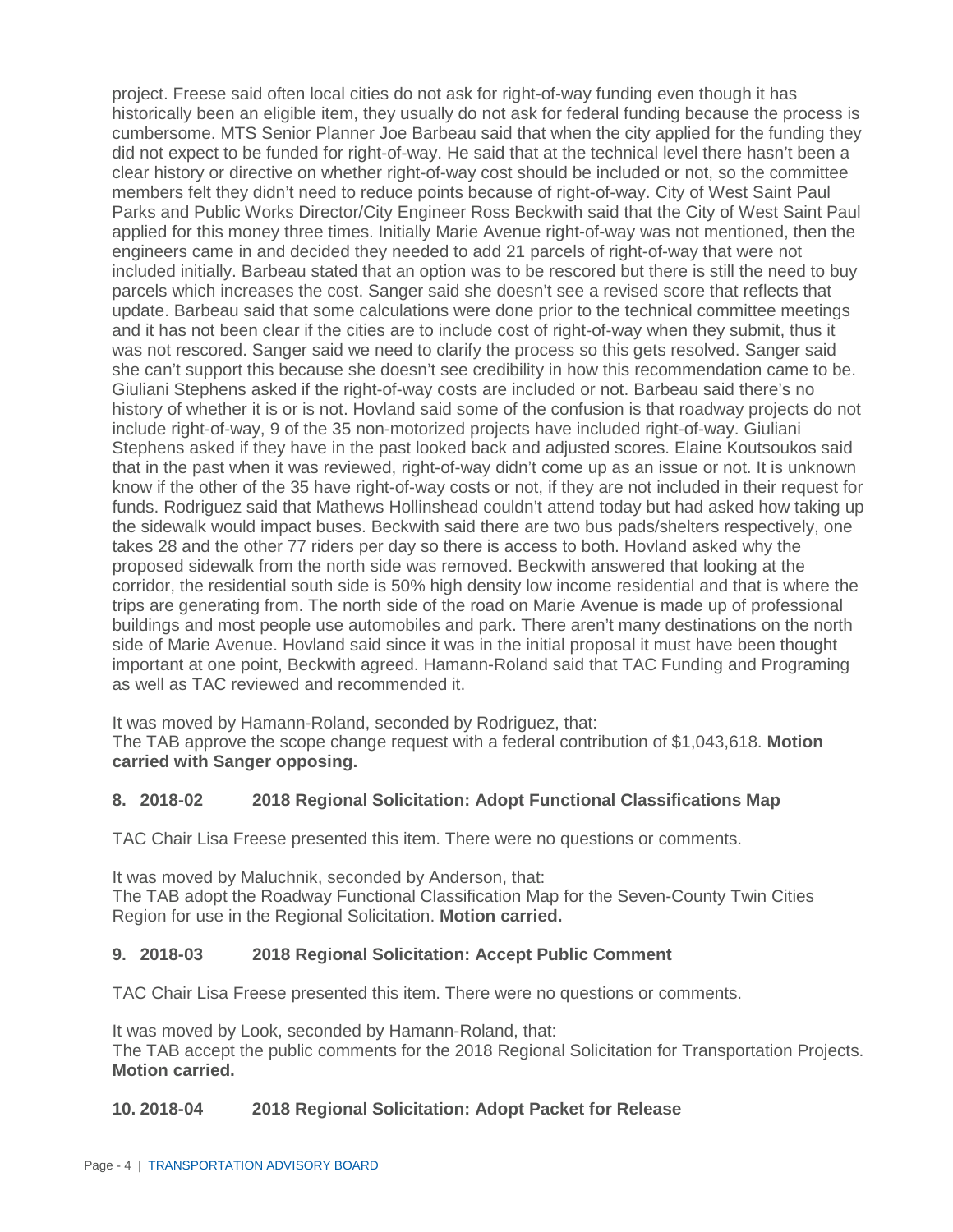TAC Chair Lisa Freese presented this item. Privratsky stated that it seems they are moving away from vehicle count in regards to emissions, he worries it takes away from the "wear and tear" measurement, he asked if those metrics are captured elsewhere. Freese said vehicle counts are elsewhere so it is duplicative.

Rodriquez said that she supports removing right-of-way as eligible for federal funding and said that when it is last minute it needs to be highlighted and a robust discussion had before coming to TAB. Sanger asked why right-of-way projects are treated differently for bicycle and trail projects than transit projects. MTS Highway Planning and TAB/TAC Process Manager Steve Peterson said that will need to be something discussed for the next round, whether it should be made consistent across the board. It is excluded from roadways, mostly for park-and-rides. Laufenburger asked for clarification that we're not saying there are not right-of-way expenses but we are going to exclude it from scoring in bicycle/pedestrian projects. Freese affirmed that while it is eligible for federal funding, the region has usually decided not to utilize federal funding. Privratsky noted that in Traffic Management Technologies application, connecting to other multi modal connections gets cut in half and he wanted to know why. Peterson said when the working group looked at the types of projects funded, very few of them impacted a multi-modal project so the point reduction was recommended. Privratsky expressed that it was a big part of pedestrian safety. Hovland brought up right-of-way again and how roadway right-of-way funding isn't eligible for federal funding but transit is, he asked if Rodriguez has discussed this at the Council level. Rodriquez says this was not discussed at the Council level and she thinks it should be, it was discussed at TAB because it came up from this process but it has not been vetted. Privratsky said that Minneapolis and St. Paul don't often include right-of-way costs because of the timeline. Reich concurred with Privratsky, that federal applications are cumbersome for smaller projects. Hovland agreed that this policy should be cleaned up. Privratsky commented that in almost every category where air quality and congestion are combined into a family of metrics, congestion is rated almost three times as important as air quality, he recommends that staff look at it because he doesn't agree with that. Hamann-Roland requested typos be corrected.

It was moved by Privratsky, seconded by Hamann-Roland, that:

The TAB release the 2018 Regional Solicitation for Transportation Projects with removal of right-ofway as eligible for federal funds in bicycle and pedestrian project and addition of a requirement to use Synchro's automatic optimization to determine cycle, offset and splits with and without the project. **Motion carried with Giuliani Stephens abstaining.**

## **VII. INFORMATION AND DISCUSSION ITEMS**

#### **1. VW Settlement – Information on Settlement and Next Steps,** *Amanda Smith, MPCA*

Thornton said this is a request for comments before draft plan goes out. Smith said 60% of registered violating vehicles are in the Twin Cities and the last day for comments on their second survey is today, January 18. Privratsky stated that in his professional life he works with electric vehicles and as a bicycle/pedestrian advocate, electrification reduces noise and air pollution. Staples said he agrees this is a good tool for economic development and TAB should find ways to support this and educate the public. Petryk asked if this ocean-going requirement means that our barges, etc. on the rivers are ineligible. Smith answered that tugs and tows are eligible. Sanger commented on the MPCA assuming that there will be more applications than funds available, she recommends priority goes to publicly owned equipment over money to private entities. Hovland shared that several years ago TAB gave MPCA money for charging stations, Thornton said it was around \$5,000 a plug depending on how hard it is to get electricity there. Thornton said a comment has been to look at corridors around the state versus locations inside the metropolitan area. The majority of people who have or will buy electric vehicles tend to charge them at their home or apartment, they do not need as much infrastructure